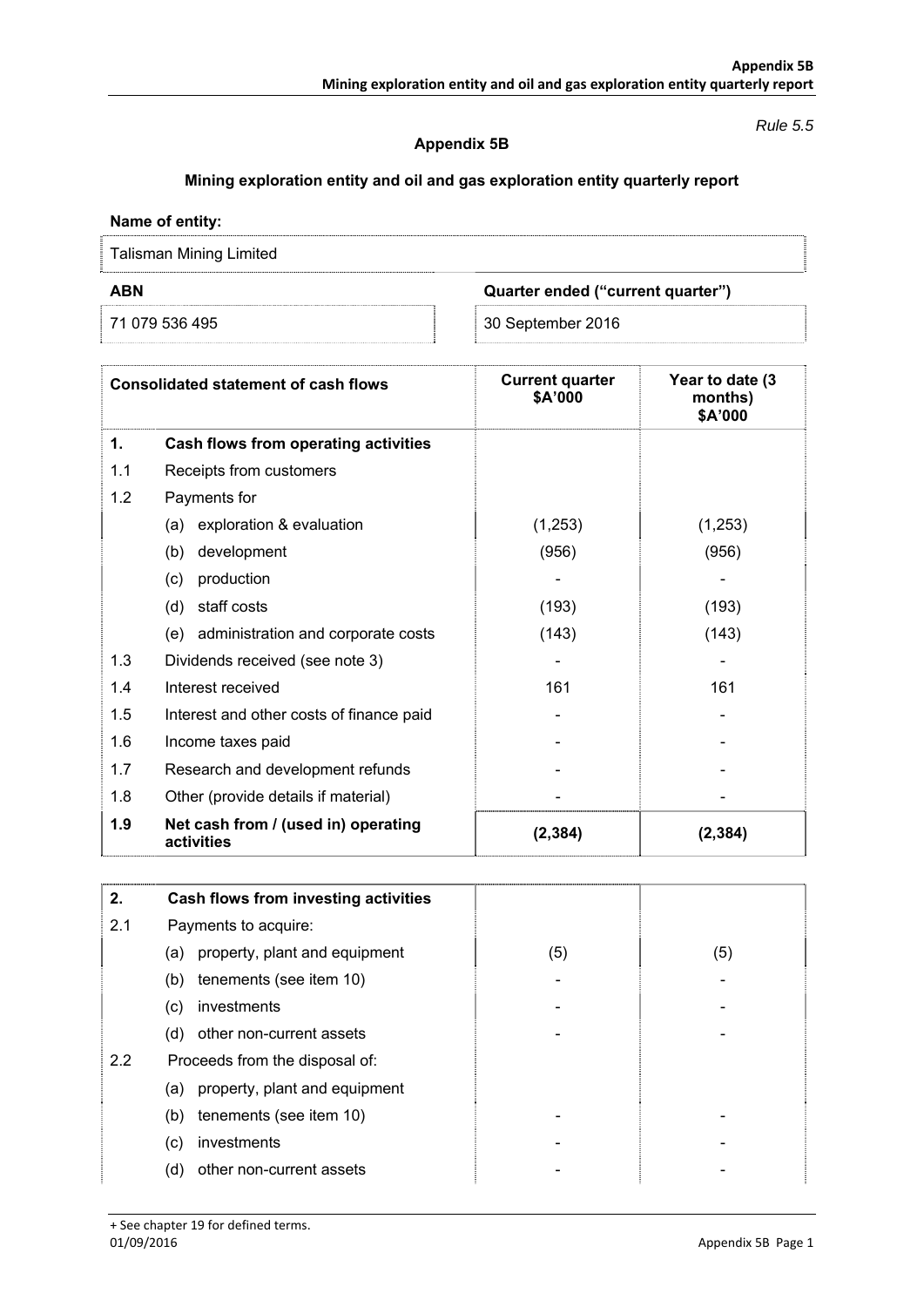| <b>Consolidated statement of cash flows</b> |                                                   | <b>Current quarter</b><br>\$A'000 | Year to date (3<br>months)<br>\$A'000 |
|---------------------------------------------|---------------------------------------------------|-----------------------------------|---------------------------------------|
| 2.3                                         | Cash flows from loans to other entities           |                                   |                                       |
| 2.4                                         | Dividends received (see note 3)                   |                                   |                                       |
| 2.5                                         | Other (provide details if material)               | $\overline{\phantom{0}}$          |                                       |
| 2.6                                         | Net cash from / (used in) investing<br>activities | (5)                               | (5)                                   |

| 3.   | <b>Cash flows from financing activities</b>                                    |  |
|------|--------------------------------------------------------------------------------|--|
| 3.1  | Proceeds from issues of shares                                                 |  |
| 3.2  | Proceeds from issue of convertible notes                                       |  |
| 3.3  | Proceeds from exercise of share options                                        |  |
| 3.4  | Transaction costs related to issues of<br>shares, convertible notes or options |  |
| 3.5  | Proceeds from borrowings                                                       |  |
| 3.6  | Repayment of borrowings                                                        |  |
| 3.7  | Transaction costs related to loans and<br>borrowings                           |  |
| 3.8  | Dividends paid                                                                 |  |
| 3.9  | Other (provide details if material)                                            |  |
| 3.10 | Net cash from / (used in) financing<br>activities                              |  |

| 4.  | Net increase / (decrease) in cash and<br>cash equivalents for the period |                |          |
|-----|--------------------------------------------------------------------------|----------------|----------|
| 4.1 | Cash and cash equivalents at beginning of<br>period                      | 20,243         | 20,243   |
| 4.2 | Net cash from / (used in) operating<br>activities (item 1.9 above)       | (2, 384)       | (2, 384) |
| 4.3 | Net cash from / (used in) investing activities<br>(item 2.6 above)       | (5)            | (5)      |
| 4.4 | Net cash from / (used in) financing activities<br>(item 3.10 above)      | $\blacksquare$ |          |
| 4.5 | Effect of movement in exchange rates on<br>cash held                     | -              |          |
| 4.6 | Cash and cash equivalents at end of<br>period                            | 17,854         | 17,854   |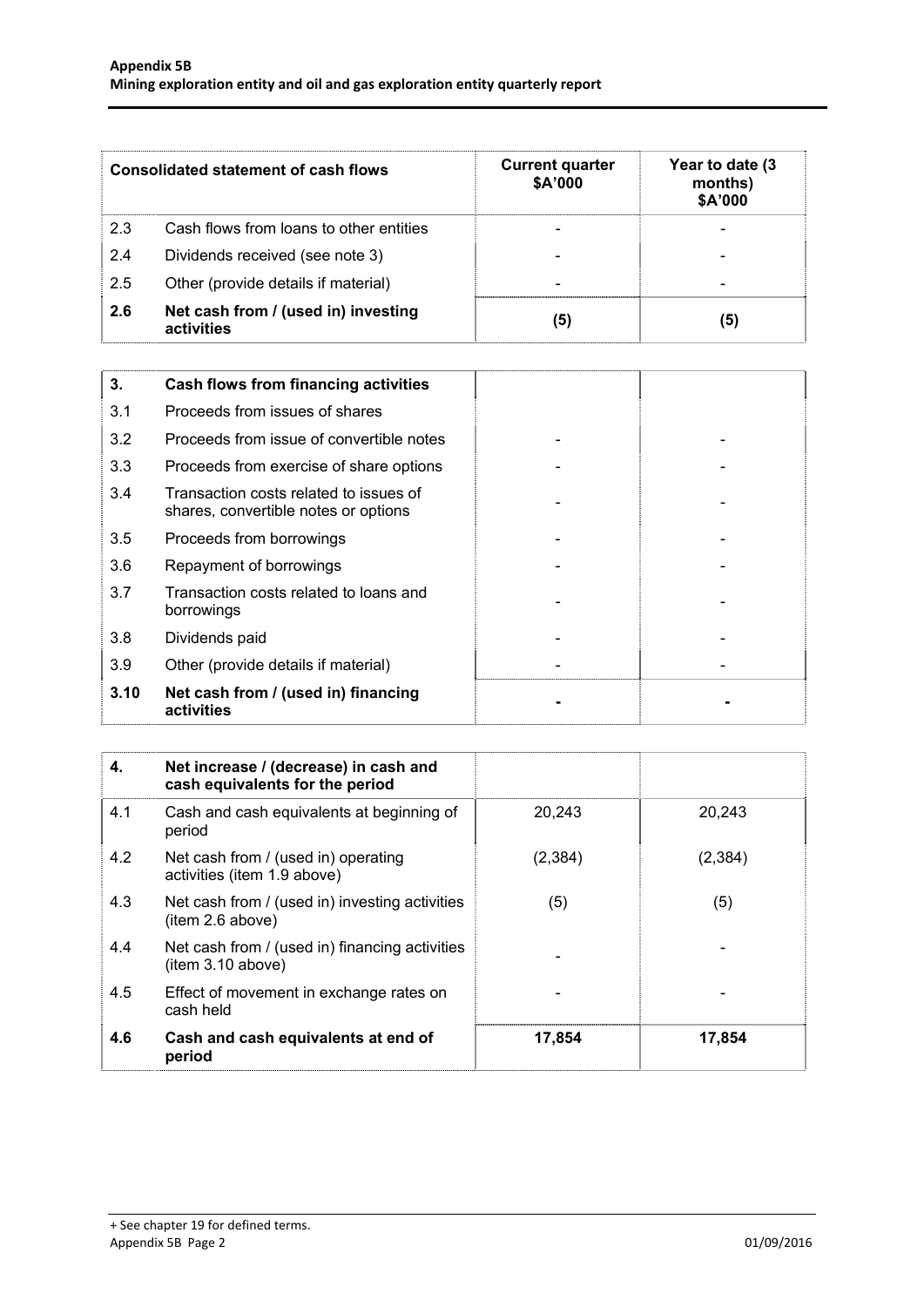| 5.  | Reconciliation of cash and cash<br>equivalents<br>at the end of the quarter (as shown in the<br>consolidated statement of cash flows) to the<br>related items in the accounts | <b>Current quarter</b><br>\$A'000 | <b>Previous quarter</b><br>\$A'000 |
|-----|-------------------------------------------------------------------------------------------------------------------------------------------------------------------------------|-----------------------------------|------------------------------------|
| 5.1 | <b>Bank balances</b>                                                                                                                                                          | 36                                | 820                                |
| 5.2 | Call deposits                                                                                                                                                                 | 17,462                            | 19.008                             |
| 5.3 | <b>Bank overdrafts</b>                                                                                                                                                        |                                   |                                    |
| 5.4 | <b>Other</b> (restricted cash in Doolgunna Joint Venture<br>with Sandfire Resources NL)                                                                                       | 356                               | 415                                |
| 5.5 | Cash and cash equivalents at end of<br>quarter (should equal item 4.6 above)                                                                                                  | 17,854                            | 20,243                             |

| 6.  | Payments to directors of the entity and their associates                            | <b>Current quarter</b><br>\$A'000 |
|-----|-------------------------------------------------------------------------------------|-----------------------------------|
| 6.1 | Aggregate amount of payments to these parties included in item 1.2                  | 145                               |
| 6.2 | Aggregate amount of cash flow from loans to these parties included<br>in item $2.3$ | -                                 |

6.3 Include below any explanation necessary to understand the transactions included in items  $6.1$  and  $6.2$ 

Salaries and statutory superannuation paid to Directors.

# **7.** Payments to related entities of the entity and their associates

- 7.1 Aggregate amount of payments to these parties included in item 1.2
- 7.2 Aggregate amount of cash flow from loans to these parties included in item 2.3 -
- 7.3 Include below any explanation necessary to understand the transactions included in items 7.1 and 7.2

| <b>Current quarter</b><br>\$A'000 |  |
|-----------------------------------|--|
|                                   |  |
|                                   |  |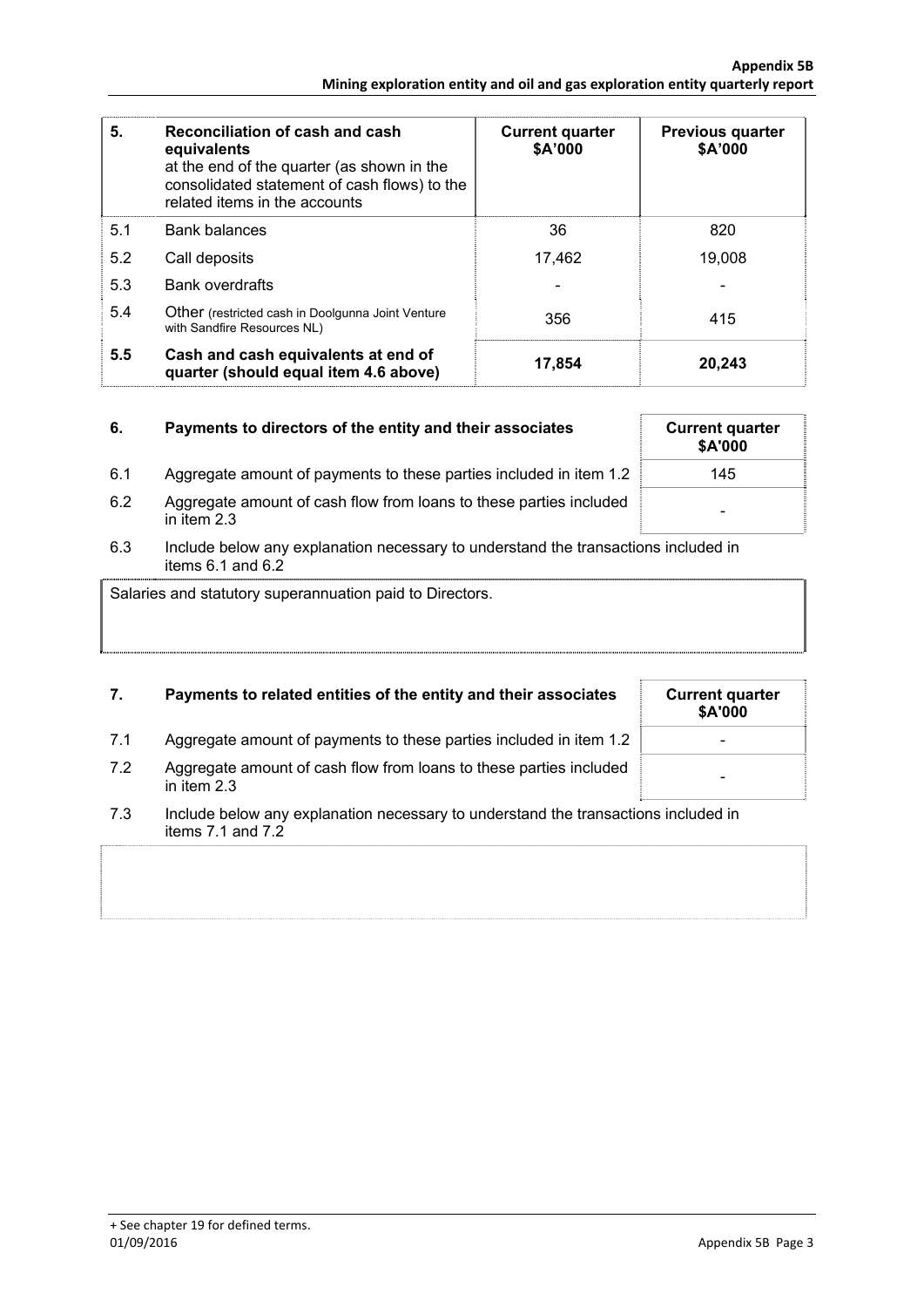| 8.  | <b>Financing facilities available</b><br>Add notes as necessary for an<br>understanding of the position | <b>Total facility</b><br>amount at quarter<br>end<br>\$A'000 | Amount drawn at<br>quarter end<br>\$A'000 |
|-----|---------------------------------------------------------------------------------------------------------|--------------------------------------------------------------|-------------------------------------------|
| 8.1 | Loan facilities                                                                                         | $\overline{\phantom{0}}$                                     |                                           |
| 8.2 | Credit standby arrangements                                                                             |                                                              |                                           |
| 8.3 | Other (please specify)                                                                                  |                                                              |                                           |

8.4 Include below a description of each facility above, including the lender, interest rate and whether it is secured or unsecured. If any additional facilities have been entered into or are proposed to be entered into after quarter end, include details of those facilities as well.

| 9.  | Estimated cash outflows for next quarter | \$A'000 |
|-----|------------------------------------------|---------|
| 9.1 | Exploration and evaluation               | 2,000   |
| 9.2 | Development                              | 355     |
| 9.3 | Production                               |         |
| 9.4 | Staff costs                              | 190     |
| 9.5 | Administration and corporate costs       | 260     |
| 9.6 | Other (provide details if material)      |         |
| 9.7 | <b>Total estimated cash outflows</b>     | 2,805   |

| 10.  | <b>Changes in</b><br>tenements<br>(items $2.1(b)$ and<br>$2.2(b)$ above)                          | <b>Tenement</b><br>reference<br>and<br><b>location</b> | Nature of interest         | Interest at<br>beginning of<br>quarter | <b>Interest</b><br>at end of<br>quarter |
|------|---------------------------------------------------------------------------------------------------|--------------------------------------------------------|----------------------------|----------------------------------------|-----------------------------------------|
| 10.1 | Interests in mining<br>tenements and<br>petroleum tenements<br>lapsed, relinquished<br>or reduced | P37/7228<br>P37/7233                                   | <b>Prospecting License</b> | 100%                                   | $0\%$                                   |
| 10.2 | Interests in mining<br>tenements and<br>petroleum tenements<br>acquired or increased              | E37/1231                                               | <b>Exploration License</b> | $0\%$                                  | 100%                                    |